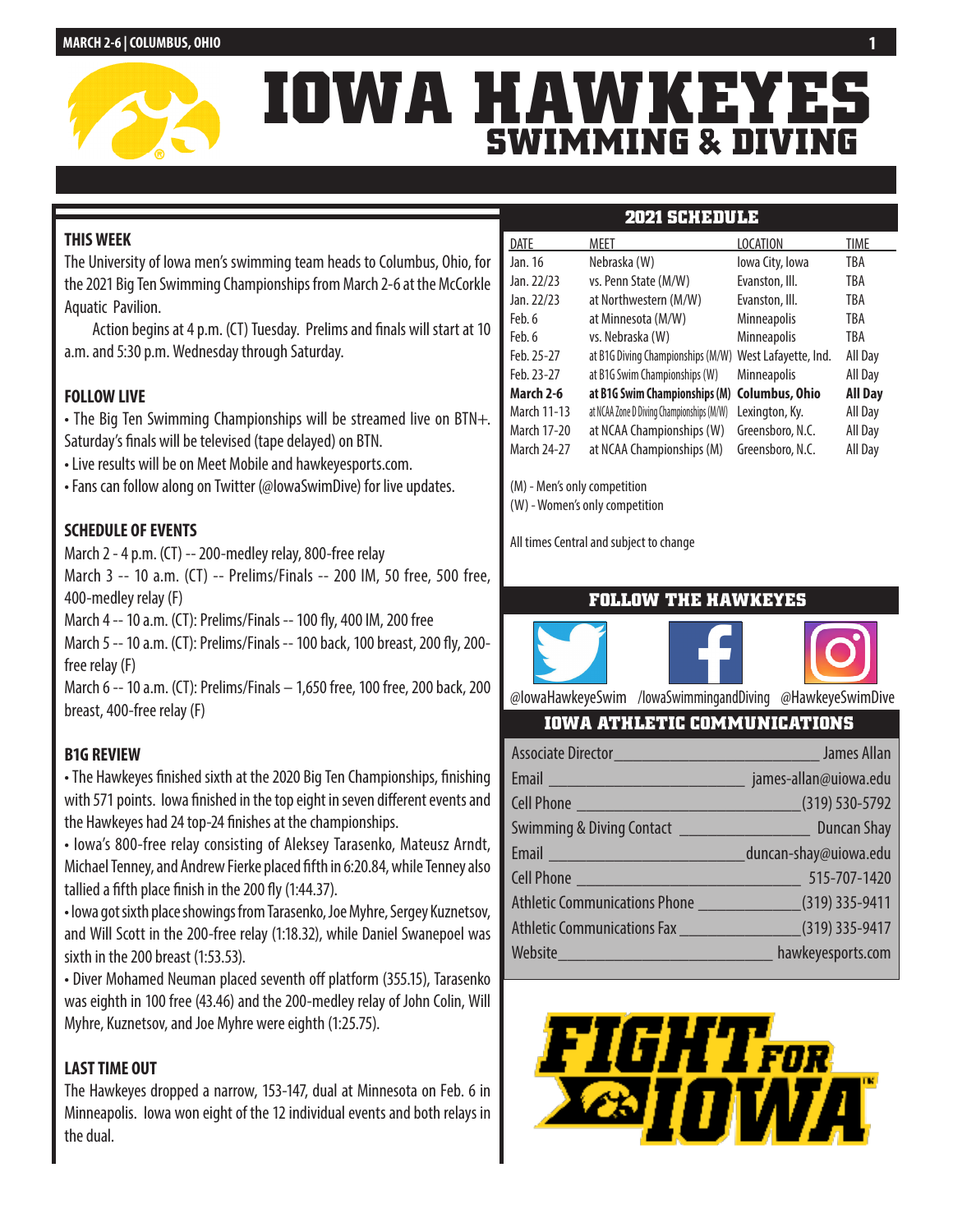#### **HEAD COACH MARC LONG**



Marc Long is entering his 17th season as head coach for the University of Iowa swimming and diving team and 16th leading both the men's and women's programs.

During his tenure as head coach of both teams, 161 school records have fallen and 409 Hawkeyes have automatically or provisionally qualified for the NCAA Championships. Iowa has posted 13 top 40 NCAA finishes (six men, seven women) since 2004.

Academically, the Hawkeyes have had prolonged academic success under Long's tutelage. Iowa has crowned 29 academic All-Americans, 364 Academic All-Big Ten selections, and the team has consistently earned CSCAA Scholar All-America honors.

The women's team has been recognized with NCAA Public Recognition in 2015 and 2017 for a perfect Academic Progress Report (APR) as a team — a highly selective award given to the top 10 percent of teams across the country.

On campus, Long was one of the founders of the Hawkeye Health C.A.R.E. program — a unique shadowing and mentoring program for UI studentathletes. He also started the Hawkeye Business Social, a professional development and networking event for Hawkeye swimming and diving studentathletes.



#### **HAWKEYES IN SCORING POSITION**

• Junior Mateusz Arndt enters the Big Ten Championships with the top time in the conference in the 500 free at 4:21.10. Arndt also is second in the 200 free (1:35.79) and 18th in the 100 free (44.73). • Junior Anze Fers Erzen is second in the 400 IM (3:47.95), third in the 200 IM (1:46.80), fifth in the 200 back (1:44.12), and seventh in the 100 back (47.36).

• Sophomore Ryan Purdy also is eighth in 200 back (1:45.23) and 11th in 100 back (47.83).

• Sophomore Sergey Kuznetsov has the fourth-fastest 100 fly time (47.43), while also ranking 14th in 200 fly (1:48.66).

• Iowa has two student-athletes in the top nine in the breaststroke events. Sophomore Will Myhre is fourth in 100 breast (52.97) and seventh in 200 (1:58.06), while senior Daniel Swanepoel is sixth in 200 (1:57.56) and ninth in 100 (54.07).

• Junior Aleksey Tarasenko is fifth in the 100 free (43.54) and ninth in 50 free (19.97) and junior Andrew Fierke is eighth in both the 200 free (1:36.80) and 500 free (4:26.25) and sophomore Evan Holt is 21st in 200 free (1:38.86) and 24th in 500 free (4:31.18).

• Iowa also enters the championships ranking fourth in the 200-free relay (1:20.00), fifth in 400 free relay (2:56.63), and seventh in 200-medley relay (1:26.63). The Hawkeyes haven't swam a 400-medley or 800-free relay this season.

#### **NCAA "B" CUTS**

Iowa has posted 11 NCAA "B" qualifying standards by six different swimmers this season heading into the Big Ten meet. Iowa's swimmers with "B" cuts include: Aleksey Tarasenko (100 free), Mateusz Arndt (200 free, 500 free), Anze Fers Erzen (100 back, 200 back, 400 IM), Will Myhre (100 breast, 200 breast), Daniel Swanepoel (100 breast, 200 breast), and Sergey Kuznetsov (100 fly).

#### **ON DECK**

The Hawkeyes will send divers -- both genders -- to the NCAA Zone D Diving Championships from March 11-13 in Lexington, Kentucky.

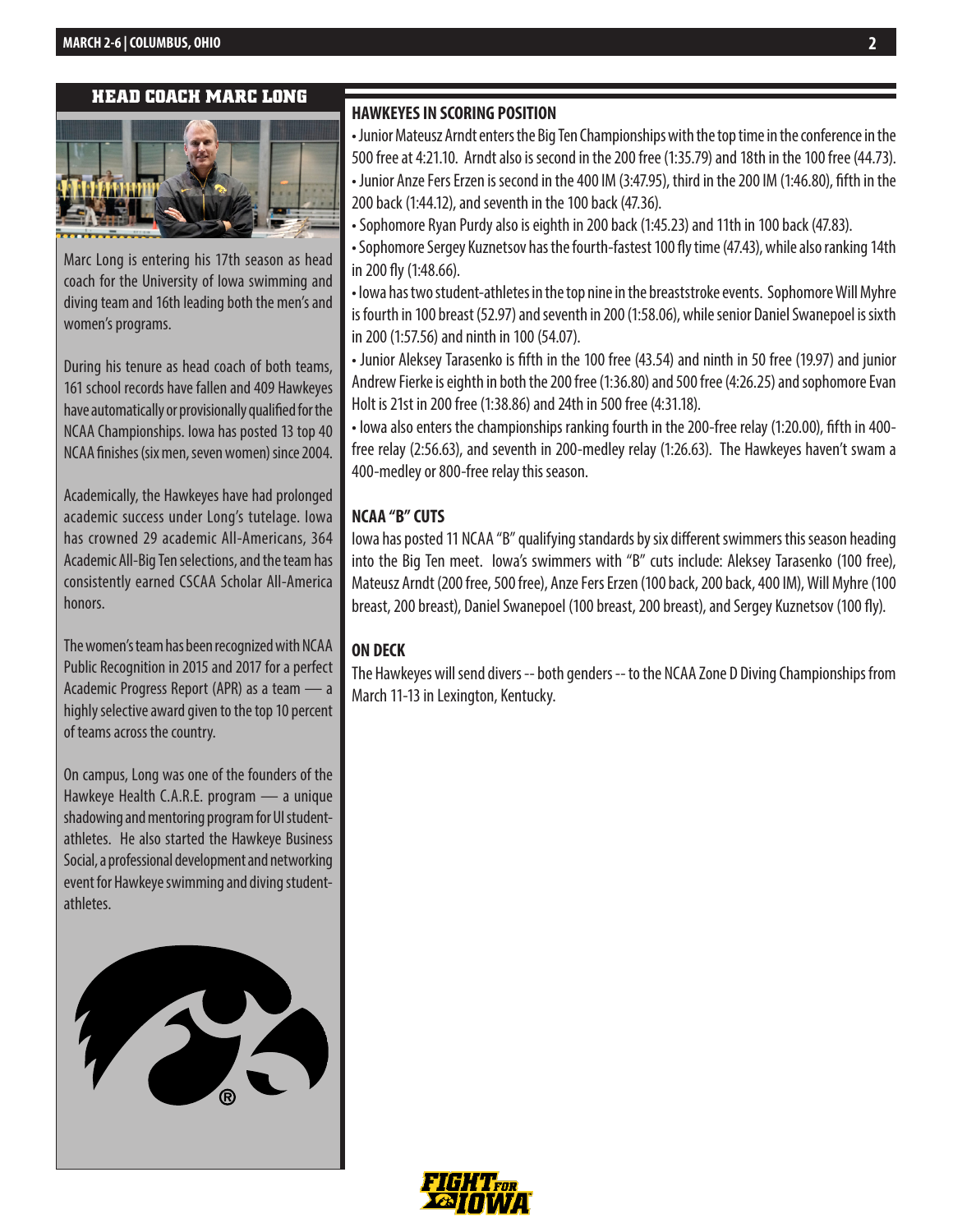| <b>2021 MEN'S SEASON-BEST TIMES</b>                                                                                                                                                                                                  |                                                                                                                                                                                                                                      |             |
|--------------------------------------------------------------------------------------------------------------------------------------------------------------------------------------------------------------------------------------|--------------------------------------------------------------------------------------------------------------------------------------------------------------------------------------------------------------------------------------|-------------|
| 50 Free                                                                                                                                                                                                                              |                                                                                                                                                                                                                                      | 19.97       |
| 100 Free                                                                                                                                                                                                                             | Aleksey Tarasenko <b>kata karata da kasasan da kasasa da kasasar da kasasar da kasasar da kasasar da kasasar da k</b>                                                                                                                | 43.54(B)    |
| 200 Free 200 Free 200 Free 200 Free 200 Free 200 Free 200 Free 200 Free 200 Free 200 Free 200 Free 200 Free 20                                                                                                                       | Mateusz Arndt <b>Mateur Arnst Mateur and Arnst Arnst Arnst Arnst Arnst Arnst Arnst Arnst Arnst Arnst Arnst Arnst Arnst Arnst Arnst Arnst Arnst Arnst Arnst Arnst Arnst Arnst Arnst Arnst Arnst Arnst Arnst Arnst Arnst Arnst Arn</b> | 1:36.20(B)  |
|                                                                                                                                                                                                                                      |                                                                                                                                                                                                                                      |             |
|                                                                                                                                                                                                                                      | Mateusz Arndt <b>Mateur Arns and Arns and Arns and Arns and Arns and Arns and Arns and Arns and Arns and Arns and Arns and Arns and Arns and Arns and Arns and Arns and Arns and Arns and Arns and Arns and Arns and Arns and Ar</b> | 9:14.05     |
|                                                                                                                                                                                                                                      |                                                                                                                                                                                                                                      |             |
|                                                                                                                                                                                                                                      | Anze Fers Erzen <b>Maria Barriston (h. 1878)</b>                                                                                                                                                                                     | 47.36 $(B)$ |
| 200 Back <b>Contract Contract Contract Contract Contract Contract Contract Contract Contract Contract Contract Contract Contract Contract Contract Contract Contract Contract Contract Contract Contract Contract Contract Contr</b> | Anze Fers Erzen                                                                                                                                                                                                                      | 1:44.35(B)  |
|                                                                                                                                                                                                                                      | Will Myhre <b>Market and Community</b> and Community and Community and Community and Community and Community and Community                                                                                                           | 52.97(B)    |
| 200 Breast 200 Breast 200 Breast 200 Breast 200 Breast 200 Breast 200 Breast 200 Breast 200 Breast 200 Breast                                                                                                                        |                                                                                                                                                                                                                                      | 1:57.56(B)  |
|                                                                                                                                                                                                                                      |                                                                                                                                                                                                                                      | 47.43 $(B)$ |
|                                                                                                                                                                                                                                      |                                                                                                                                                                                                                                      | 1:48.66     |
| 200 IM                                                                                                                                                                                                                               | Anze Fers Erzen <b>Maria Barriston (h. 1878).</b>                                                                                                                                                                                    | 1:46.80     |
|                                                                                                                                                                                                                                      | Azne Fers Erzen and all and the state<br><u> 1989 - Johann Barn, mars ann an Catharin ann an t-</u>                                                                                                                                  | 3:47.95(B)  |
|                                                                                                                                                                                                                                      |                                                                                                                                                                                                                                      | 1:20.00     |
| <b>400-Free Relay and Security and Security And Security and Security and Security and Security and Security and S</b>                                                                                                               |                                                                                                                                                                                                                                      | 2:56.63     |
|                                                                                                                                                                                                                                      |                                                                                                                                                                                                                                      |             |
|                                                                                                                                                                                                                                      |                                                                                                                                                                                                                                      | 1:26.63     |
|                                                                                                                                                                                                                                      |                                                                                                                                                                                                                                      |             |
|                                                                                                                                                                                                                                      | Jonatan Posligua                                                                                                                                                                                                                     | 308.50 (ZS) |
| 3-Meter Diving <u>___________________________________</u>                                                                                                                                                                            | Jonatan Posliqua <b>di Provincia all'anno 2012</b> alla sua provincia all'università di San Maria del Barca di San M                                                                                                                 | 290.65 (ZS) |
| Platform Diving                                                                                                                                                                                                                      |                                                                                                                                                                                                                                      | 301.70 (ZS) |

*(A) - NCAA A Cut (B) - NCAA B Cut (SR) -- school record \*\* Pool Record (ZS) - NCAA Diving Zone Standard*

| <b>2021 WOMEN'S SEASON-BEST TIMES</b>                                                                                   |                                                                                                                                                                                                                                      |                  |
|-------------------------------------------------------------------------------------------------------------------------|--------------------------------------------------------------------------------------------------------------------------------------------------------------------------------------------------------------------------------------|------------------|
| 50 Free                                                                                                                 | Sarah Schemmel <b>Exercise Schemel Exercise Schemel And Schemmel</b>                                                                                                                                                                 | 23.00            |
|                                                                                                                         | Lauren McDougall <b>contract and the Contract of Contract Contract and Contract Contract Contract Contract Contract Contract Contract Contract Contract Contract Contract Contract Contract Contract Contract Contract Contract </b> | 50.43            |
|                                                                                                                         |                                                                                                                                                                                                                                      | 1:48.03          |
| 500 Free 2008 - 2008 - 2009 - 2009 - 2010 - 2010 - 2010 - 2010 - 2010 - 2010 - 2010 - 2010 - 2010 - 2010 - 20           |                                                                                                                                                                                                                                      | 4:47.58          |
|                                                                                                                         | Alyssa Graves <u>experience and a series of the series of the series of the series of the series of the series of the series of the series of the series of the series of the series of the series of the series of the series o</u> | 9:48.33          |
|                                                                                                                         |                                                                                                                                                                                                                                      | 9:48.33(B)       |
|                                                                                                                         |                                                                                                                                                                                                                                      | 53.92(B)         |
|                                                                                                                         |                                                                                                                                                                                                                                      | 1:57.70          |
| 100 Breast 2008 - 2008 - 2019 - 2019 - 2019 - 2019 - 2019 - 2019 - 2019 - 2019 - 2019 - 2019 - 2019 - 2019 - 2          |                                                                                                                                                                                                                                      | 1:01.49(B)       |
|                                                                                                                         | Aleksandra Olesiak <b>Management alama kepada tahun 1980</b> menjadi ke                                                                                                                                                              | 2:16.19          |
|                                                                                                                         |                                                                                                                                                                                                                                      | 52.30 $(B)$ (SR) |
| 200 Fly 200 Fly 200 Fly 200 Fly 200 Fly 200 Fly 200 Fly 200 Fly 200 Fly 200 Fly 200 Fly 200 Fly 200 Fly 200 Fl          |                                                                                                                                                                                                                                      | 1:57.42          |
| 200 IM                                                                                                                  |                                                                                                                                                                                                                                      | 1:58.93(B)       |
|                                                                                                                         |                                                                                                                                                                                                                                      | 4:25.60          |
| 200-Free Relay 200-Free Relay                                                                                           |                                                                                                                                                                                                                                      | 1:31.10          |
|                                                                                                                         |                                                                                                                                                                                                                                      | 3:20.76          |
| <b>800-Free Relay and Social Activities</b> and the contract of the contract of the contract of the contract of the con |                                                                                                                                                                                                                                      | 7:15.89          |
|                                                                                                                         |                                                                                                                                                                                                                                      | 1:40.22          |
|                                                                                                                         | Koluch, Olesiak, Jump, Drake                                                                                                                                                                                                         | 3:37.82          |
| 1-Meter Diving _________________________________                                                                        | Sarah Ballard <u>New York Ballard Sarah Ballard New York Ballard</u>                                                                                                                                                                 | 294.15(ZS)       |
|                                                                                                                         | Sam Tamborski komunisti i svjetski komunisti komunisti komunisti komunisti komunisti komunisti komunisti komun                                                                                                                       | 322.25(25)       |
| <b>Platform Diving</b>                                                                                                  |                                                                                                                                                                                                                                      |                  |

*(A) - NCAA A Cut (B) - NCAA B Cut (SR) -- school record \*\* Pool Record (ZS) - NCAA Diving Zone Standard*